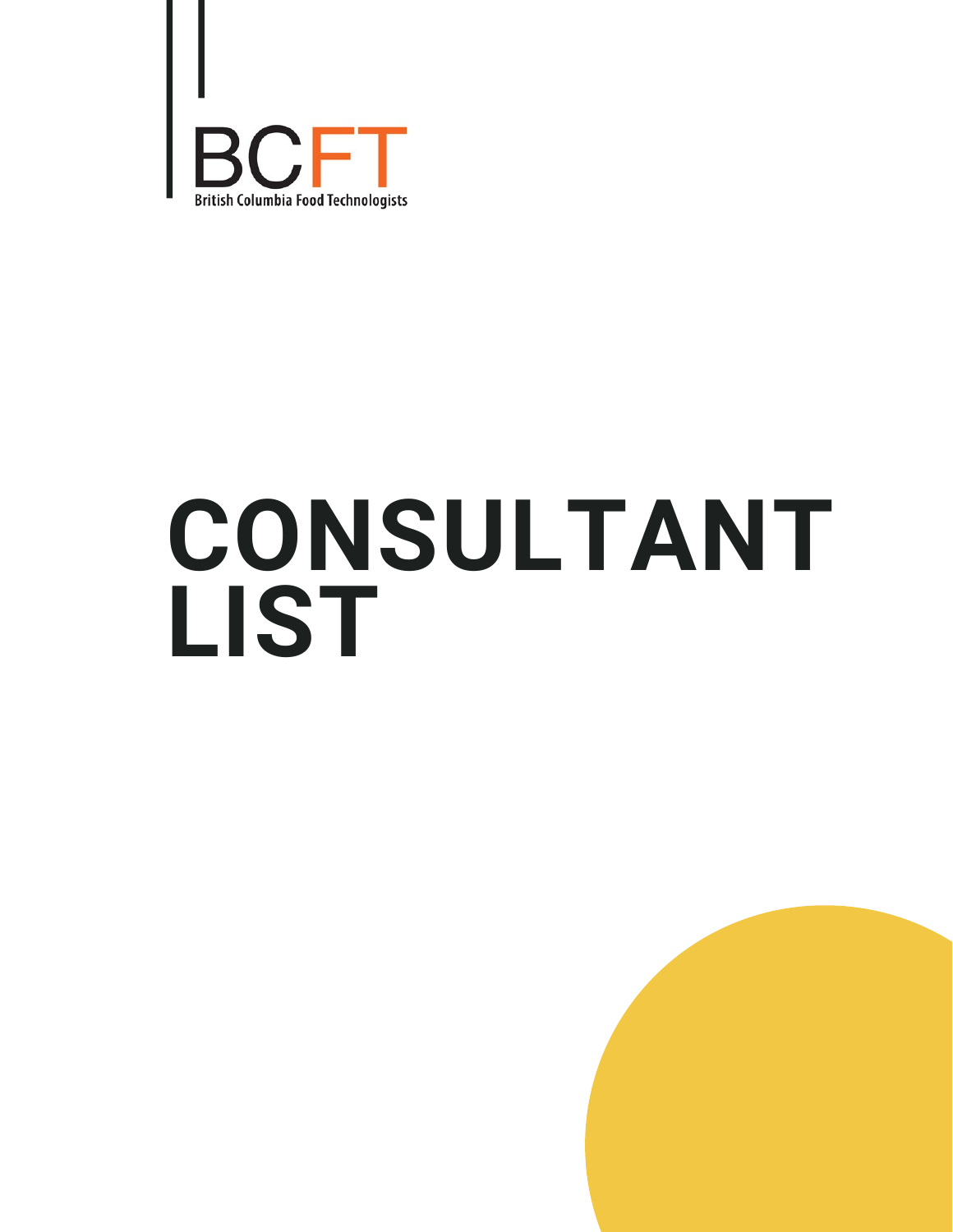## **Consultants**



#### **Hugh, Byrnes**

Experience: Commercialization and troubleshooting of plant-based coldformed protein bars, granola bars, energy bars Email: 84.hugh@gmail.com

#### **Walter, Dullemond**

Experience: 1. Consulting team with combined 40 years of experience in food science, microbiology, food manufacturing, food safety and formulation. 2. B.Sc Microbiology, M.Sc. Chemistry. 3. Strong knowledge of functional ingredients, product development and formula optimization for functionality and shelf-life. Experience in a wide array of foods. Email: contact@ftcinternational.com Phone: 604-288-2719 Website: www.ftcinternational.com LinkedIn: https://www.linkedin.com/company/1689842/admin/

#### **Felicia, Loo**

Experience: 10 years of experience with developing, maintaining and implementing various food safety management. Felicia Loo is a Certified SQF Consultant and Certified Food Scientist. We focus on making food safety easy for you and your team including -Process and Audits Support - Training Programs-Management Systems Development & Implementation Email: info@sfpmfoodconsulting.com Phone: +1-236-513-2488 Website: https://sfpmfoodconsulting.com/ LinkedIn: https://www.linkedin.com/in/felicialoo/

Disclaimers: This list is a courtesy list compiled by BCFT and BCFT is not associated with promoting any consultants.

You may find the list listed based on your first name.